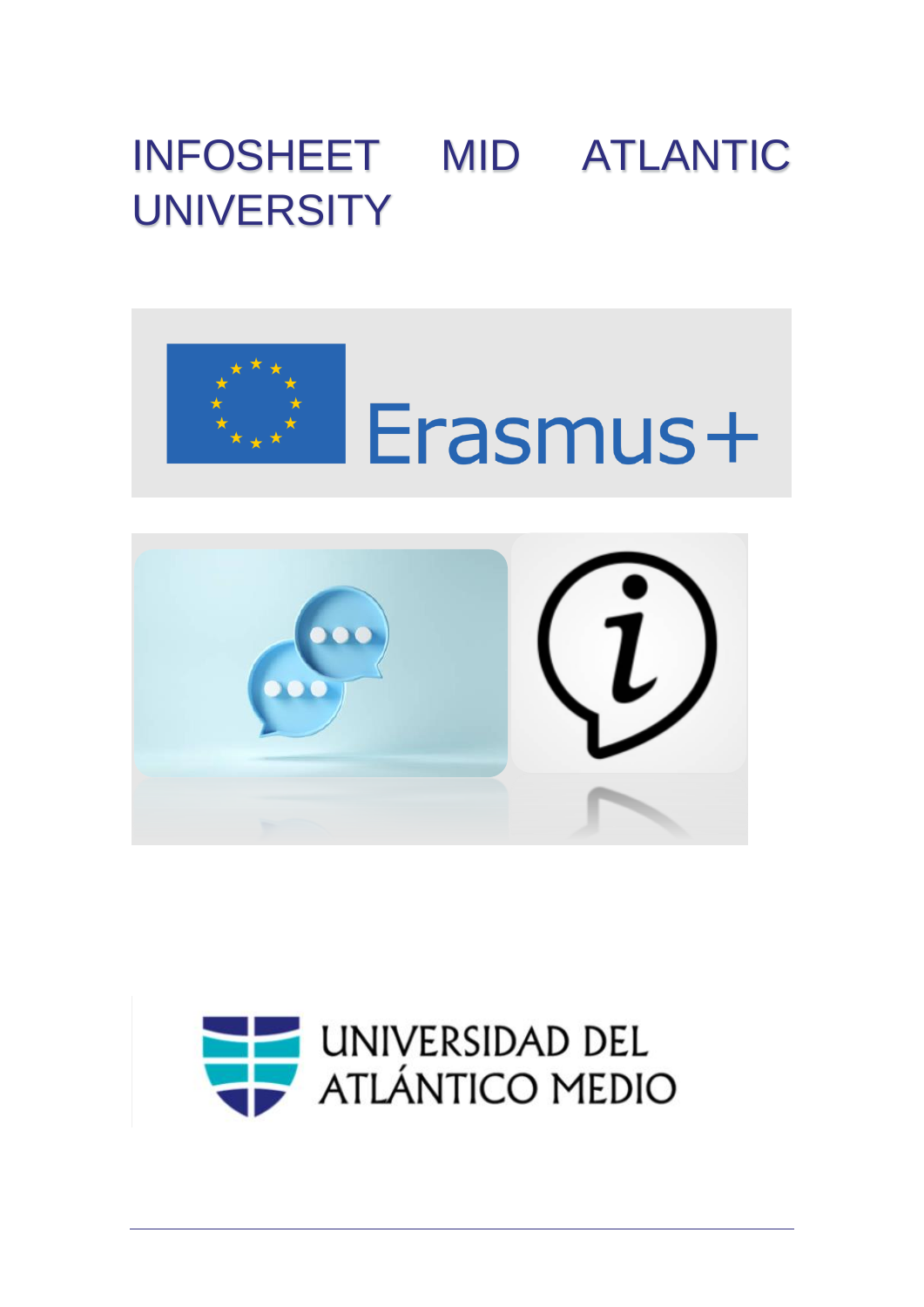

 $\begin{array}{c} \hline \end{array}$ 

| <b>INSTITUTION</b>                                         | UNIVERSIDAD DEL ATLÁNTICO MEDIO/MID ATLANTIC<br><b>UNIVERSITY</b>                                                                                                                                                                                                                      |
|------------------------------------------------------------|----------------------------------------------------------------------------------------------------------------------------------------------------------------------------------------------------------------------------------------------------------------------------------------|
| <b>ERASMUS CODE</b>                                        | $E$ LAS - PAL48                                                                                                                                                                                                                                                                        |
| <b>TELEPHONE</b>                                           | 0034 828 019 019                                                                                                                                                                                                                                                                       |
| <b>ADDRESS</b>                                             | Carretera de Quilmes, 37. 35017 Tafira Baja. Las Palmas de<br>Gran Canaria.                                                                                                                                                                                                            |
| <b>EMAIL FOR GENERAL</b><br><b>INFORMATION</b>             | movilidad@atlanticomedio.es                                                                                                                                                                                                                                                            |
| <b>MOBILITY DEPARTMENT</b>                                 | <b>Mobility Department timetable:</b><br>Mondays to Fridays from 9:00-14:00 by appointment only,<br>send an email to movilidad@atlanticomedio.es                                                                                                                                       |
| <b>HEAD OF INTERNATIONAL</b><br><b>MOBILITY DEPARTMENT</b> | Daniela Cecic - daniela.cecic@pdi.atlanticomedio.es<br>Timetable: Wednesday and Thursdays from 15:00-17:00 (by<br>appointment only and online) for incoming staff and<br>teachers                                                                                                      |
| <b>ACADEMIC COORDINATION</b>                               | Faculty of Education: Victoria Saura Montesinos.<br>victoria.saura@atlanticomedio.es<br>Faculty of Escoex (Business and Law): Carolina Maciá<br>Olarte. coordinacion.escoex@atlanticomedio.es<br>Faculty of Communication: Mónica Ramos Montesdeoca.<br>monica.ramos@atlanticomedio.es |
| <b>ACADEMIC CALENDAR</b>                                   | Start of first semester: 19th September 2022                                                                                                                                                                                                                                           |
| <b>INFORMATION ERASMUS</b><br><b>PLUS</b>                  | Universidad del Atlántico Medio: International                                                                                                                                                                                                                                         |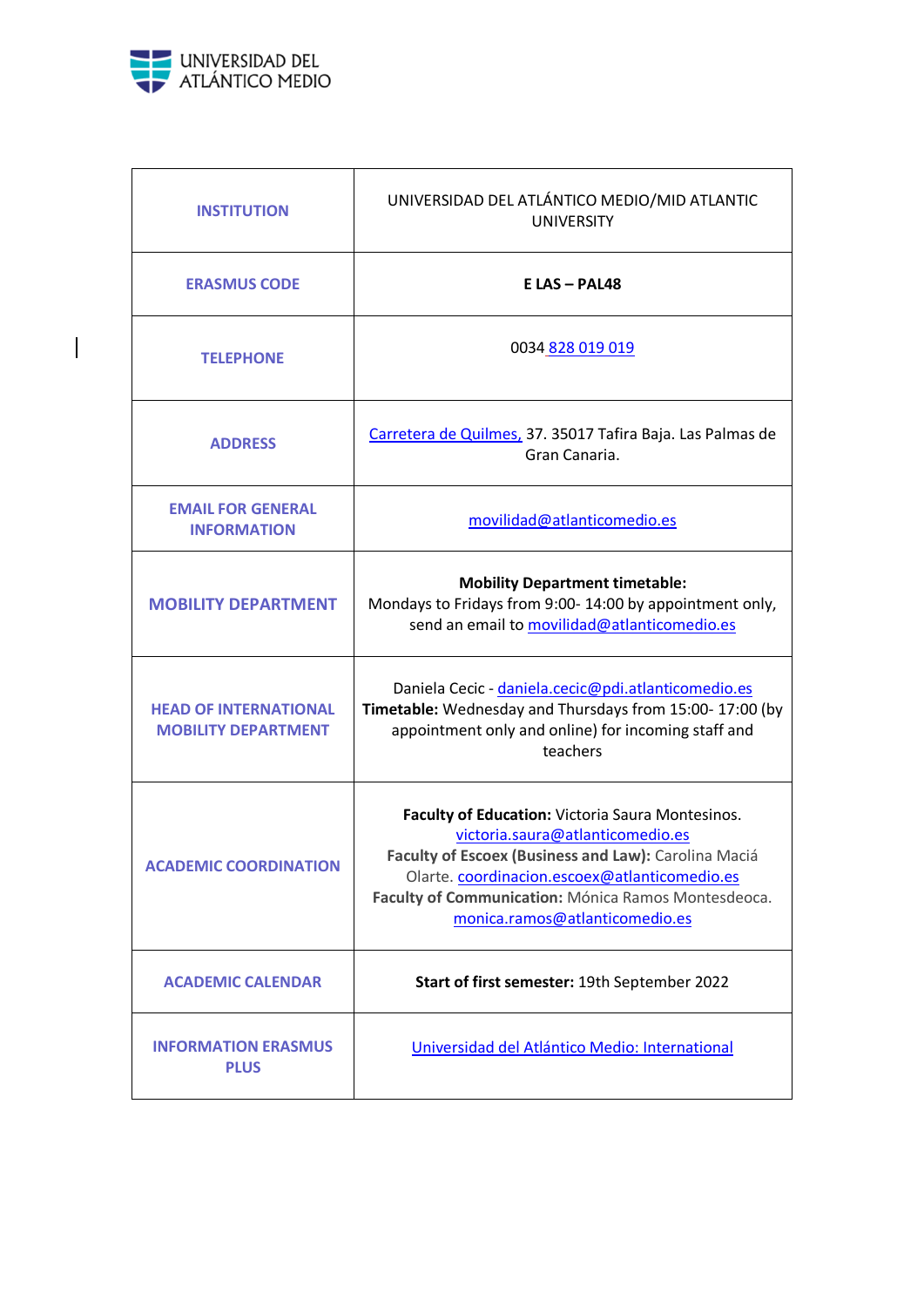

| <b>NOMINATION DATES</b>  | <b>NOMINATION:</b><br>1st Academic Term: 02.05.2022- 10.05.2022<br>2 <sup>nd</sup> Academic Term: 15.10.2022-15.11.2022<br>1 <sup>st</sup> Academic term or 2 <sup>nd</sup> Academic term or the full academic<br>year. |
|--------------------------|-------------------------------------------------------------------------------------------------------------------------------------------------------------------------------------------------------------------------|
| <b>APPLICATION DATES</b> | <b>APPLICATION:</b><br>1st Academic term: 15.05.2022- 31.05.2022<br>2 <sup>nd</sup> Academic term: 16.11.2022-30.11.2022                                                                                                |

| <b>SYSTEM OF CREDITS</b> | ECTS - European Credit Transfer System:<br>1 credit = $25$ hours                                                                                                                                                                                                                                                                                                                                                                                                                                                                                                                                                                                                                                                                                                                                                                                     |
|--------------------------|------------------------------------------------------------------------------------------------------------------------------------------------------------------------------------------------------------------------------------------------------------------------------------------------------------------------------------------------------------------------------------------------------------------------------------------------------------------------------------------------------------------------------------------------------------------------------------------------------------------------------------------------------------------------------------------------------------------------------------------------------------------------------------------------------------------------------------------------------|
| <b>ECTS SYSTEM</b>       | The ECTS system improves the flexibility of study programmes<br>for students and allows credits obtained at one higher<br>education institution to be computed towards a qualification<br>studied at another, therefore representing learning based on<br>defined learning outcomes and their associated workload.<br>The ECTS system is based on two main aspects:<br>Information (about study programmes and student<br>achievements)<br>Mutual agreement (between partner institutions and the<br>student)<br>In this way, 60 ECTS credits are equivalent to a full academic<br>year and 30 ECTS credits are equivalent to one academic term.<br>To complete this information, click on the following link:<br>https://education.ec.europa.eu/levels/higher-<br>education/inclusion-connectivity/european-credit-transfer-<br>accumulation-system |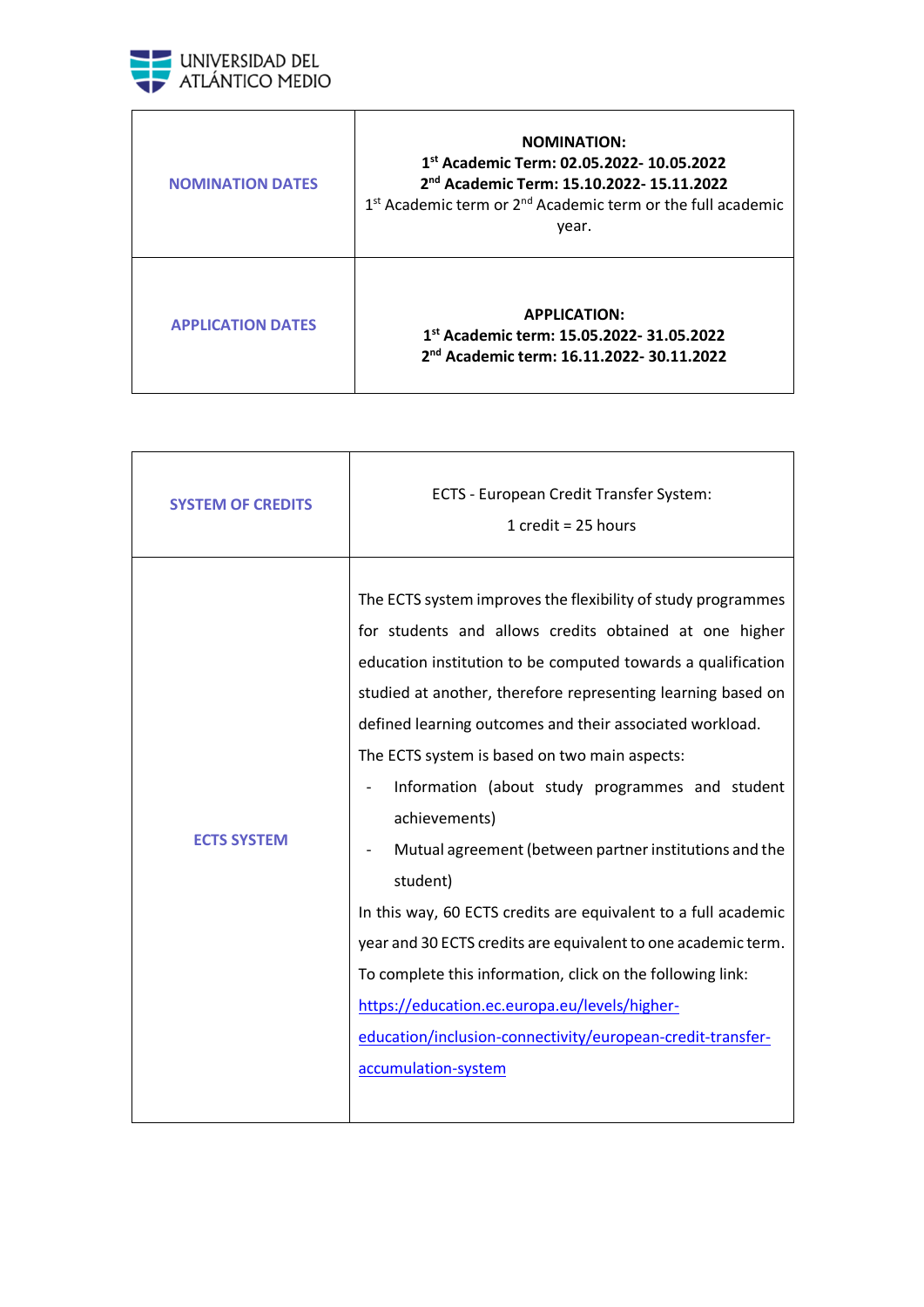

|                                                          | <b>Spanish</b>                                                                                                                     | Spanish grades /                                                                                                                                                                                                       | <b>English equivalent</b> |
|----------------------------------------------------------|------------------------------------------------------------------------------------------------------------------------------------|------------------------------------------------------------------------------------------------------------------------------------------------------------------------------------------------------------------------|---------------------------|
|                                                          | grades                                                                                                                             | <b>ECTS</b> grades                                                                                                                                                                                                     |                           |
|                                                          | $9 - 10$                                                                                                                           | MH or SB / A                                                                                                                                                                                                           | Excellent                 |
|                                                          | $8 - 8.9$                                                                                                                          | NT / B                                                                                                                                                                                                                 | Very Good                 |
|                                                          | $7 - 7.9$                                                                                                                          | NT/C                                                                                                                                                                                                                   | Good                      |
| <b>EVALUATION SYSTEM</b>                                 | $6 - 6.9$                                                                                                                          | AP/D                                                                                                                                                                                                                   | Satisfactory              |
|                                                          | $5 - 5.9$                                                                                                                          | AP / E                                                                                                                                                                                                                 | Pass                      |
|                                                          | $3 - 4.9$                                                                                                                          | SS / FX                                                                                                                                                                                                                | Fail                      |
|                                                          | $0 - 2.9$                                                                                                                          | SS/F                                                                                                                                                                                                                   | Fail                      |
|                                                          | <b>NP</b>                                                                                                                          | No show / U                                                                                                                                                                                                            | Unclassified              |
| <b>STUDENT</b><br><b>APPLICATION</b><br><b>PROCEDURE</b> | (See application dates)                                                                                                            | Once the list of nominees has been determined, in the<br>established period, students must send the required<br>documentation to the email of movilidad@atlanticomedio.es                                              |                           |
| <b>DOCUMENTS TO INCLUDE</b><br><b>IN THE APPLICATION</b> | <b>Academic Transcript</b><br>- Curriculum vitae<br>- Personal statement<br>- Scanned copy of ID or passport<br>(inclusion.gob.es) | - Certificate of language level required<br>- Information about private insurance and European health<br>card or visa, if applicable, further information on the page:<br>PORTAL DE INMIGRACIÓN. Estancia por estudios |                           |
| <b>HEALTH INSURANCE</b>                                  | Students must have private health and accident and/or life<br>insurance throughout their ERASMUS period.                           |                                                                                                                                                                                                                        |                           |
| <b>ACCOMMODATION</b>                                     | <b>HALLS OF RESIDENCE</b>                                                                                                          | https://www.colegiomayoruniversitario.es/                                                                                                                                                                              |                           |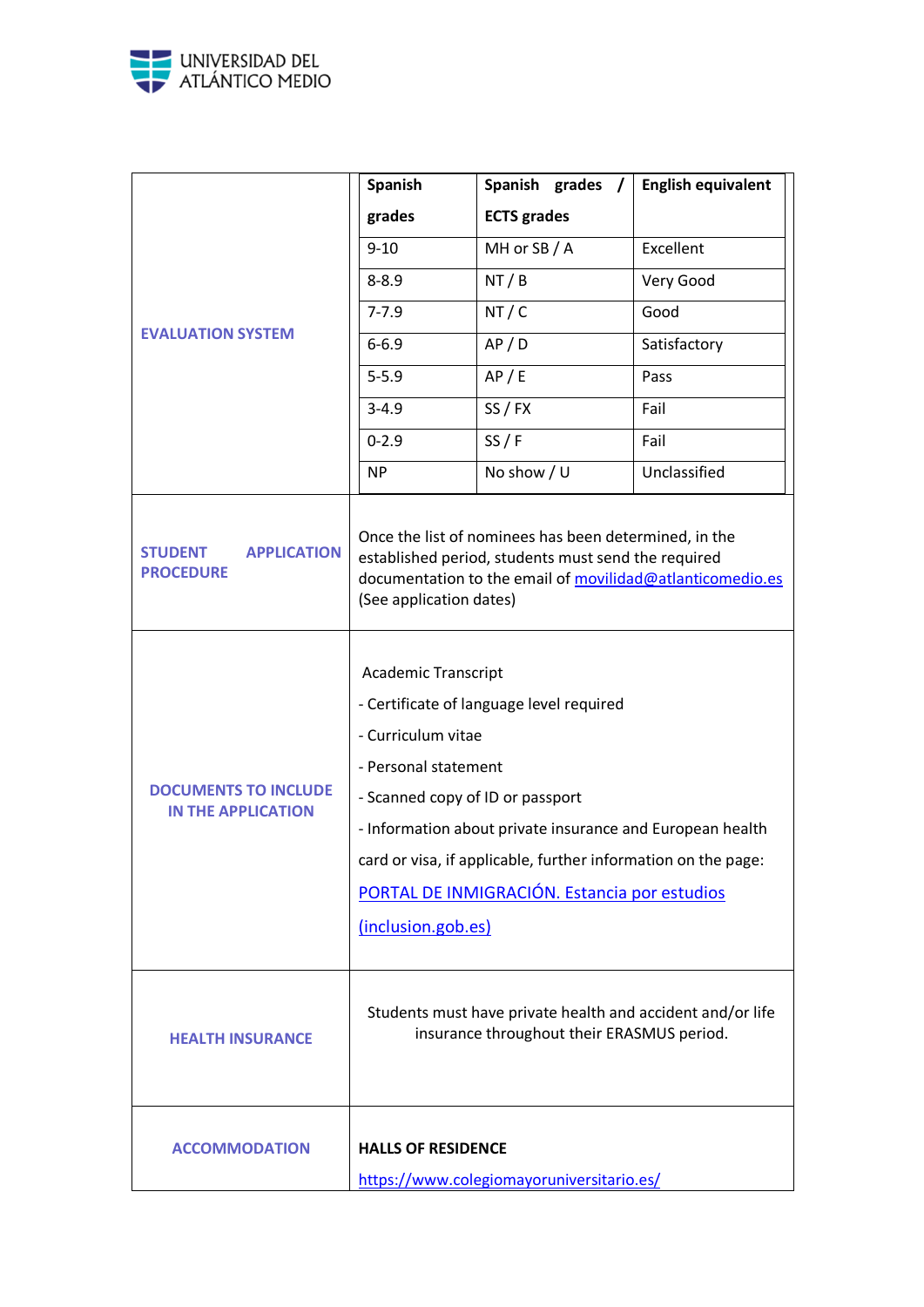

| <b>ASSISTANCE TO ERASMUS</b><br><b>STUDENTS</b> | mentor.movilidad@atlanticomedio.es                                                                                                                                                                                |
|-------------------------------------------------|-------------------------------------------------------------------------------------------------------------------------------------------------------------------------------------------------------------------|
| <b>OPEN WEEK</b>                                | <b>OPEN WEEK</b><br>1 <sup>st</sup> Academic term: 12-16th September 2022<br>2 <sup>nd</sup> Academic term: 6-10th March 2023                                                                                     |
| <b>SPANISH LANGUAGE</b><br><b>CLASSES</b>       | Mid Atlantic University LANGUAGE SCHOOL<br>Mid Atlantic University organises free language courses for<br>Erasmus students and staff.<br>information<br>further<br>For<br>contact:<br>movilidad@atlanticomedio.es |

| <b>SERVICES FOR</b><br><b>INTERNATIONAL STUDENTS</b> | Free WIFI access in numerous points within the city of Las   |
|------------------------------------------------------|--------------------------------------------------------------|
|                                                      | Palmas de Gran Canaria.                                      |
|                                                      | Free Wifi points: https://instabridge.com/gratis-wifi/Spain- |
|                                                      | ES/Las Palmas de Gran Canaria-2515270/                       |
|                                                      | Access to Public Libraries in Las Palmas de Gran Canaria     |
|                                                      | https://www.laspalmasgc.es/es/areas-                         |
|                                                      | tematicas/cultura/bibliotecas/                               |
|                                                      | Access to International Seminars (classrooms with Wi-Fi      |
|                                                      | access by way of IT rooms)                                   |
|                                                      | Erasmus app: https://erasmusapp.eu/                          |
|                                                      |                                                              |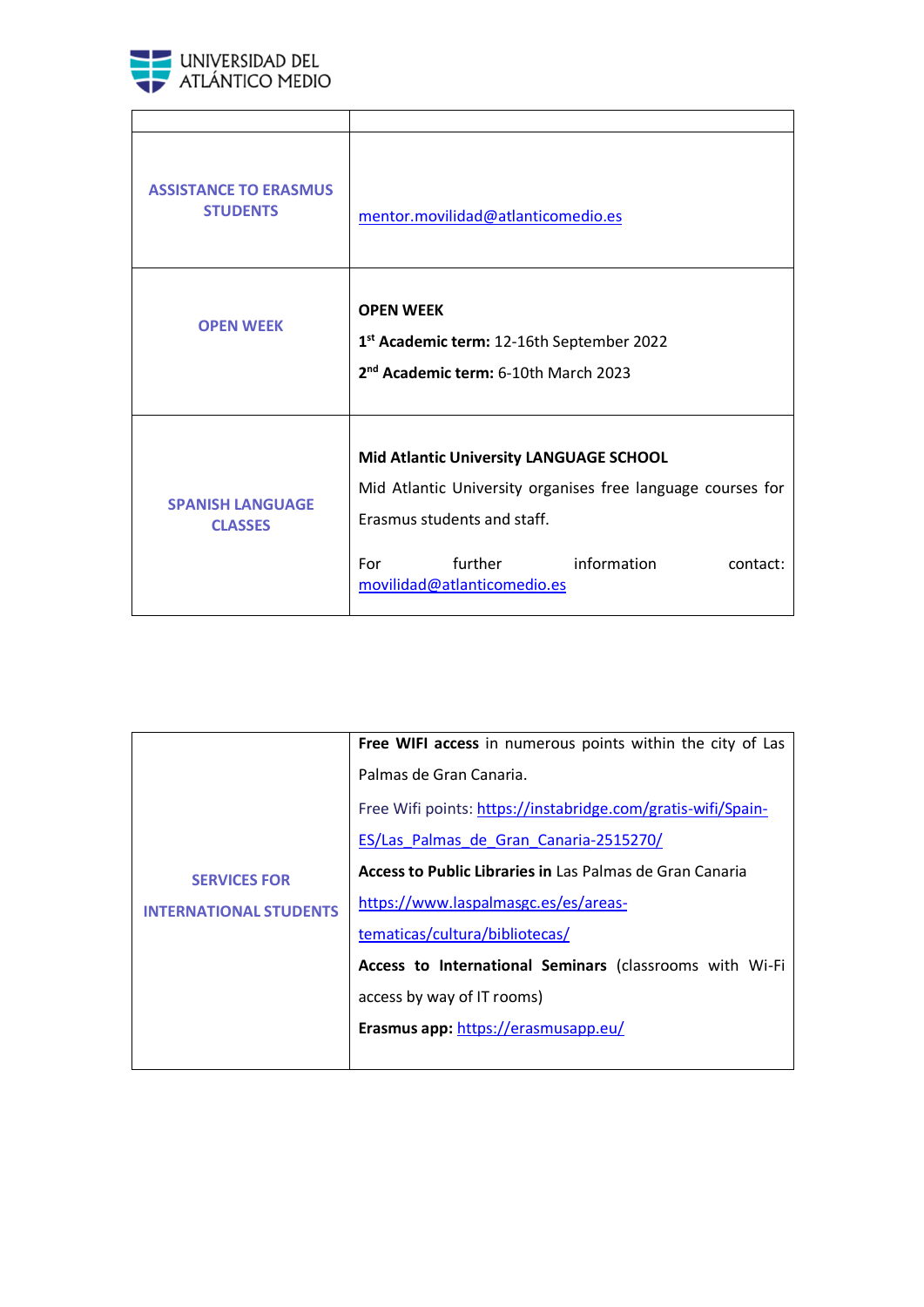

| <b>USE OF HEALTH AND</b><br><b>MEDICAL ASSISTANCE</b> | USE OF HEALTH SERVICES AND MEDICAL ASSISTANCE<br>The use of free medical assistance is available to all those that<br>are in possession of the valid European Health Card.<br><b>EUROPEAN HEALTH CARD</b><br>https://www.info-tarjetasanitariaeuropea.es/<br>Available to students residing in Europe.<br><b>NON-RESIDENTS IN EUROPEAN UNION COUNTRIES</b><br>Should contact customer service of the health insurance<br>company they have contracted. |
|-------------------------------------------------------|--------------------------------------------------------------------------------------------------------------------------------------------------------------------------------------------------------------------------------------------------------------------------------------------------------------------------------------------------------------------------------------------------------------------------------------------------------|
| <b>FMFRGFNCY TFLFPHONF</b><br><b>NUMBERS</b>          | Emergency telephone Las Palmas: 112<br>National Police Las Palmas: 09<br>Local Police Las Palmas: 092<br>Guardia Civil Las Palmas: 062<br>Civil protection Gran Canaria: (+034) 928 528 634<br>Red Cross Las Palmas: (+34) 902 222 292<br>Ambulances Las Palmas: 061<br>Fire Brigade Las Palmas: 112/080<br>Maritime Safety Las Palmas: (+34) 900 202 202                                                                                              |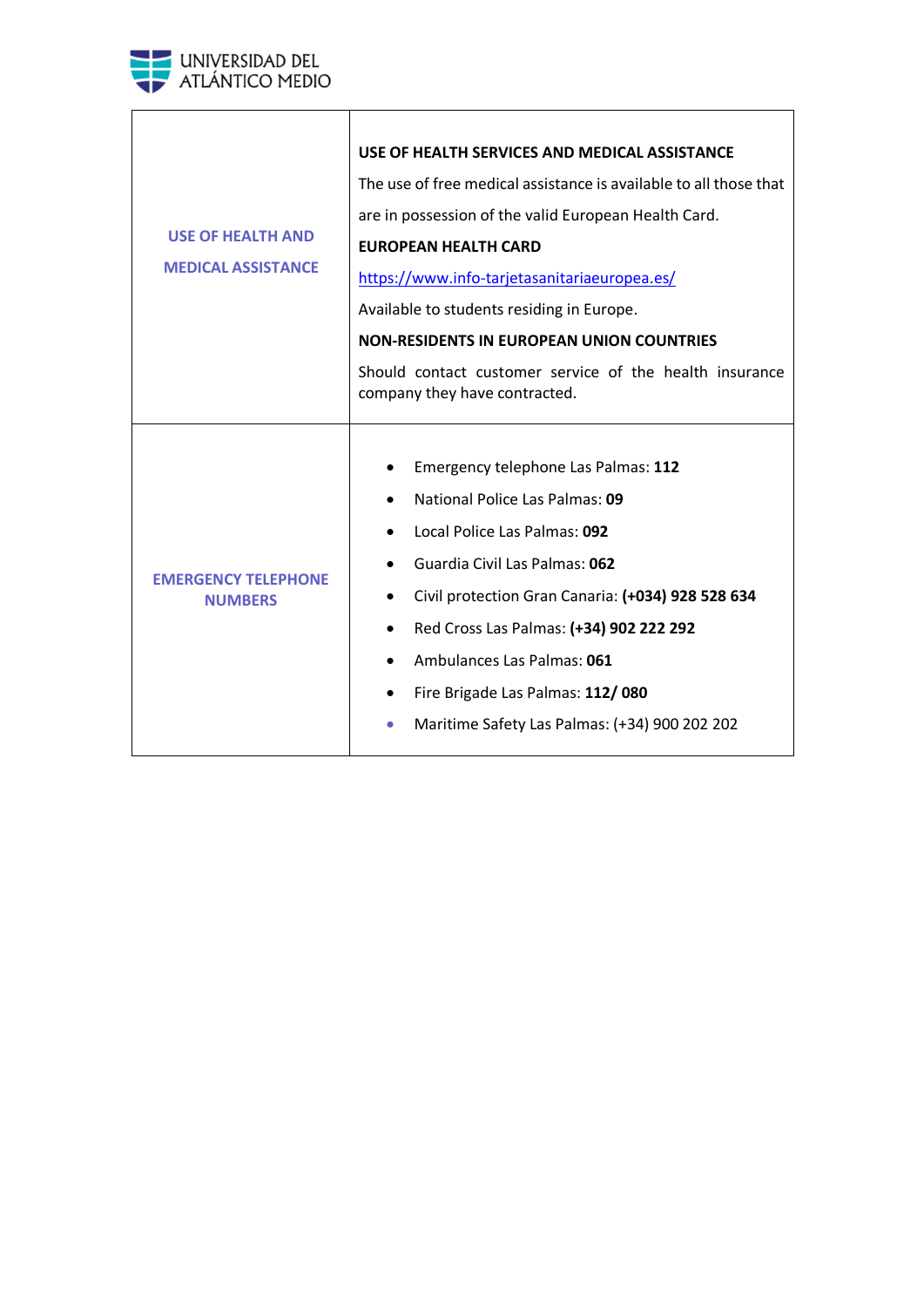

|                            | HOSPITAL DOCTOR NEGRÍN, LAS PALMAS DE<br><b>GRAN</b>           |
|----------------------------|----------------------------------------------------------------|
|                            | <b>CANARIA, 24 HOURS</b>                                       |
|                            | Barranco de la Ballena, s/n. 35010 Las Palmas de Gran Canaria. |
|                            | Reception: 928 450 000                                         |
|                            | <b>Consultations: 928 449 178</b>                              |
|                            | Accident and emergency: 928 449 393                            |
|                            | Hospitalisation: 928 450 005                                   |
|                            | <b>HOSPITAL INSULAR MATERNO. 24 HOURS</b>                      |
|                            | Avenida Marítima del Sur, s/n. 35016 - Las Palmas de Gran      |
| <b>HOSPITAL AND HEALTH</b> | Canaria.                                                       |
| <b>CENTRES</b>             | Reception:                                                     |
|                            | (+34) 928 444 000/ 928 444 500                                 |
|                            | Consultations:                                                 |
|                            | Adults: (+34) 928 441 132                                      |
|                            | Gynaecology: (+34) 928 308 501                                 |
|                            | A&R:                                                           |
|                            | Adults: (+34) 928 444 321                                      |
|                            | Gynaecology: (+34) 928 444 800                                 |
|                            | List of <b>HEALTH CENTRES</b> you can go to during your stay,  |
|                            | depending on where you stay.                                   |

| <b>TRANSPORT CARDS</b> | <b>GUAGUAS MUNICIPALES</b><br>Bus station and offices https://www.guaguas.com |
|------------------------|-------------------------------------------------------------------------------|
|                        | <b>GLOBAL</b>                                                                 |
|                        | Bus station and offices https://www.guaguasglobal.com                         |

| <b>TELEBUONE CARDS</b><br>I ELEMMUNE CANDS |  |
|--------------------------------------------|--|